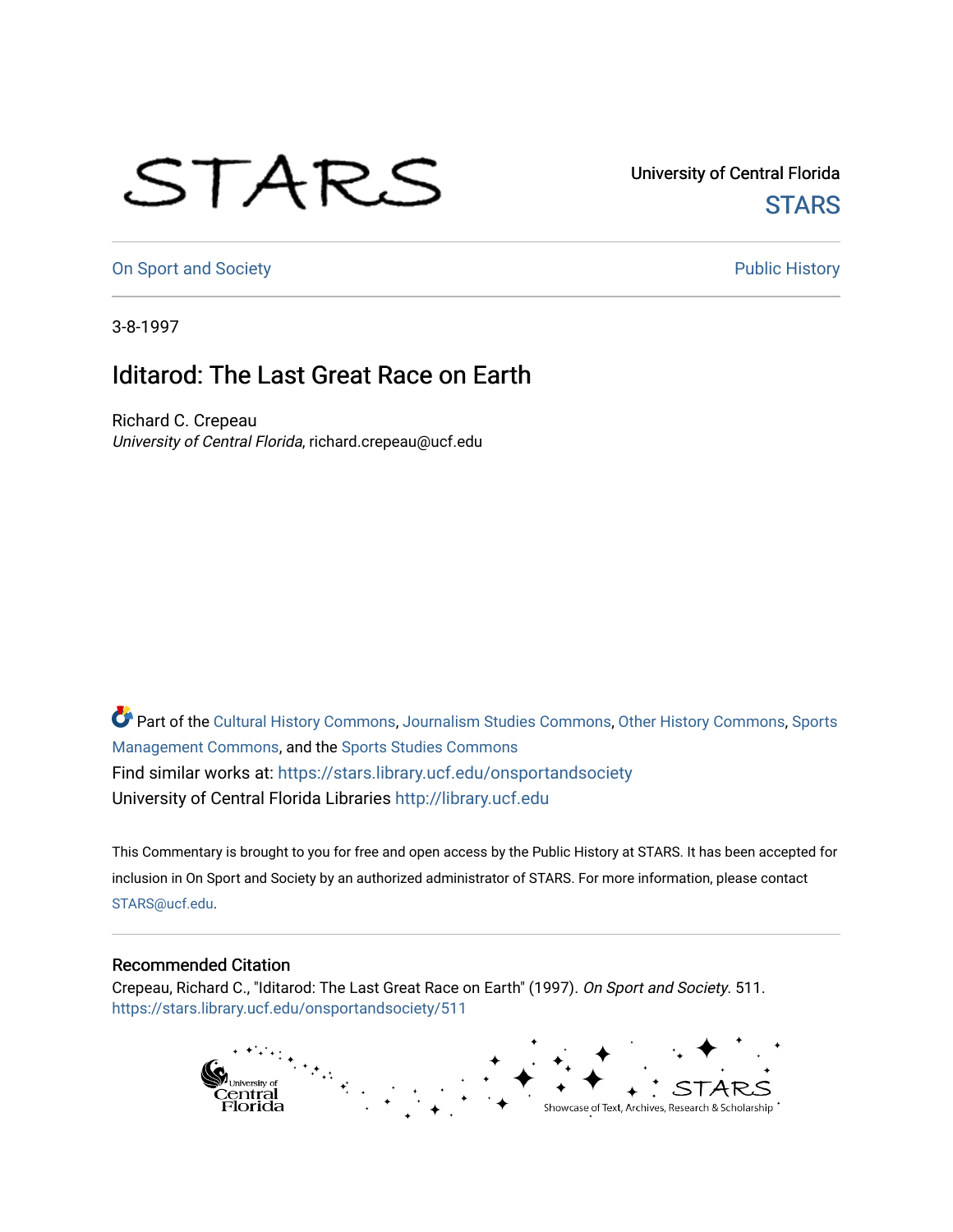## SPORT AND SOCIETY FOR ARETE March 8, 1997

It's the first week in March and in sporting terms that means it is the time of the first sounds of spring. No not the crack of the bat hitting ball, but the sounds of dogs barking and men and women urging them on down the trail. These are the sounds of "The Last Great Race on Earth," the Iditarod.

This 1,159 mile dog-sled race from Anchorage to Nome has been contested in Alaska, where spring in early March is but a rumor, for over two decades now. The race commemorates the transportation of serum by dog sled to Nome to fight a diphtheria epidemic in 1925. Dog-Sled racing itself goes back into the late 19th century as a competitive sport, while the Iditarod was organized in the 1960s by Dorothy Page and Joe Reddington Sr. to save mushing from the growing trend toward snowmobiles.

The first race in 1966 consisted of two twenty-eight mile heats and was named the Iditarod Trail Seppala Memorial Race after Leonhard Seppala one of twenty drivers in the Great Race of Mercy in 1925. Seppala was a transplanted Norwegian who was already famous for having won the All-Alaska Sweepstakes of Nome three years in a row. The race was the first major mushing competition in the world.

The name "Iditarod" comes from the gold rush town of interior Alaska which sat on the major transportation and communications corridor linking mining camps, trading posts, and other towns.

This race evolved into the full-blown event we now watch by 1973. Thirty-four drivers and their dogs took on the course that year, in a race billed as 1,049 miles long, the last 49 miles symbolizing Alaska, the 49th State. The winner was Dick Wilmarth of Red Devil with a time of 20 days, 49 minutes, and 41 seconds.

The challenges are many. The elements often display their fury along the trails. Four years ago 150 miles into the race teams were bunching up because the trail ahead had been buried by blowing and drifting snow. A few days later strong winds and a rough trail had been compounded by overnight temperatures near minus 35 at Finger Lake.

In the 1990 race it was in turn too warm, too cold, the snow drifts were insurmountable, there were Buffalo on the trail, and two sleds were attacked by Moose, who tangled the lines and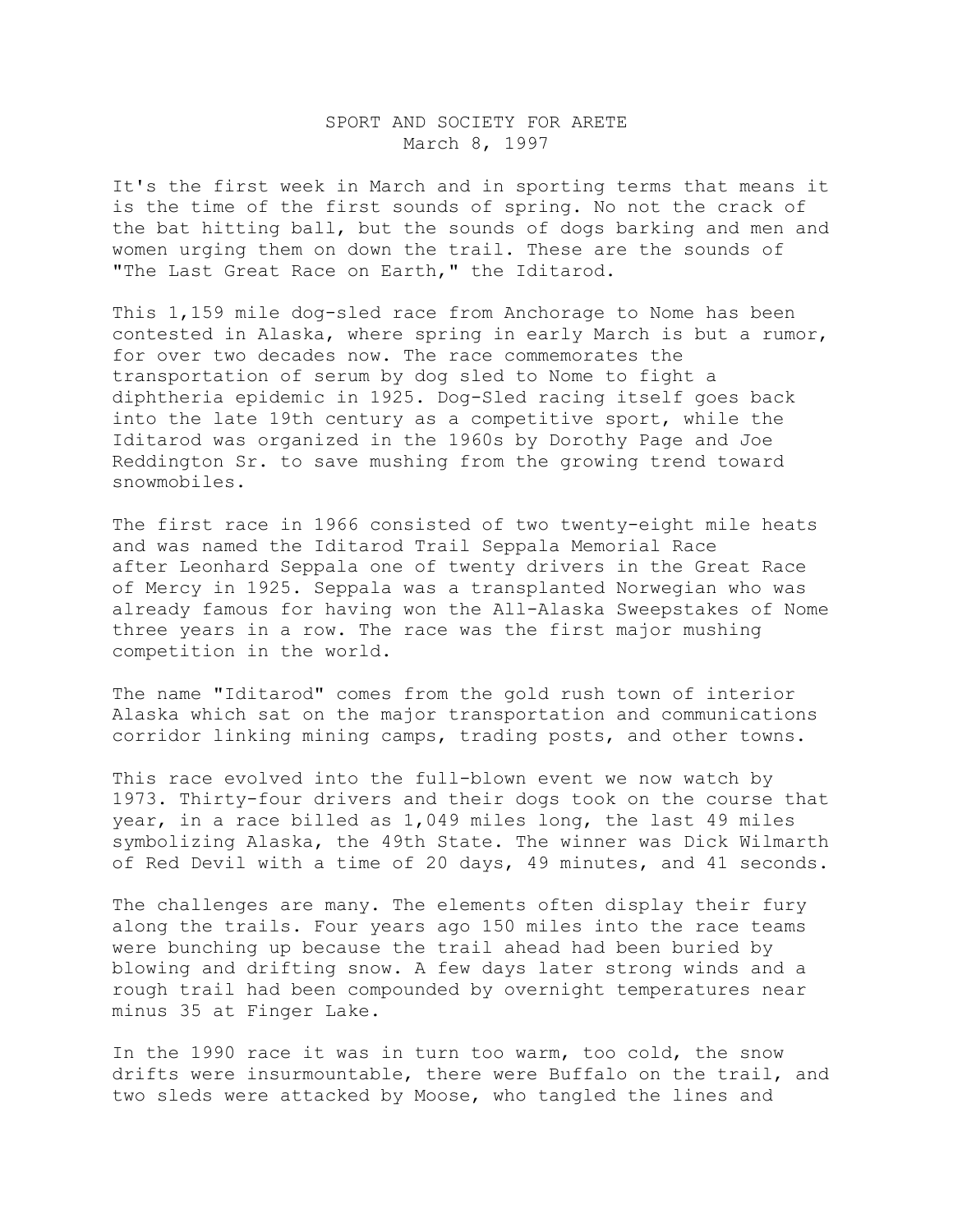stomped the dogs. The mountains and the tundra offer challenges of epic proportion. This year five time winner Rick Swensen has already been disqualified because one of his dogs died on the trail.

The place names along the trail are expressive and exotic. Finger Lake, Rainy Pass, Koyak, Shaktoolik, Skwentna, the Yukon River, Cripple checkpoint. This is a test of man and animal against the power of nature in which the unexpected is always expected. This winter is no exception. Snow has been as rare as sunshine, and plans were being made to use snow-making machines to prepare the trails for the race. Training was taking place mostly on frozen lakes. But then in early February several feet of snow buried the trails turning them into a quagmire of unpacked snow.

Some sixty mushers and their teams began the race last Saturday, and no one looks for a repeat of last year's record setting pace. Doug Swingley of Simms, Montana, was the first non-Alaskan to win the Iditarod, and he did it in record time of 9 days, 2 hours, 42 minutes and 19 seconds. This smashed the old record held by Swiss-born Martin Buser of Big Lake by nearly 33 hours, and was over ten days shorter than Wilmarth's winning time of 1973.

Buser will be heard again this year singing to his dogs, Swingley will be back to defend his title. Not competing is four-time champion Susan Butcher, who in 1990 was also the last woman to win the Iditarod. At age 39 Butcher, the all-time money winner and new mother, has retired.

During the last half of the 1980's the Iditarod was known for its battle of the sexes between Swensen and Butcher. T-shirts proclaiming "Alaska-where men are men and women win the Iditarod" were said to have irritated Swensen no end.

This year's competition has 60 mushers and their dogs, but prize money is down by \$50,000 from last year as a shoe company, pet food firm, and the Chrysler Corporation have backed away under pressure from animal rights groups. Five Alaska Dodge Dealers stepped in where Chrysler stepped out, and other Alaska firms have increased their corporate involvement.

Despite this sour note "The Last Great Race on Earth" really does live up to its name. The Dogs and their best friends challenge the elements and one another in a test of skill,